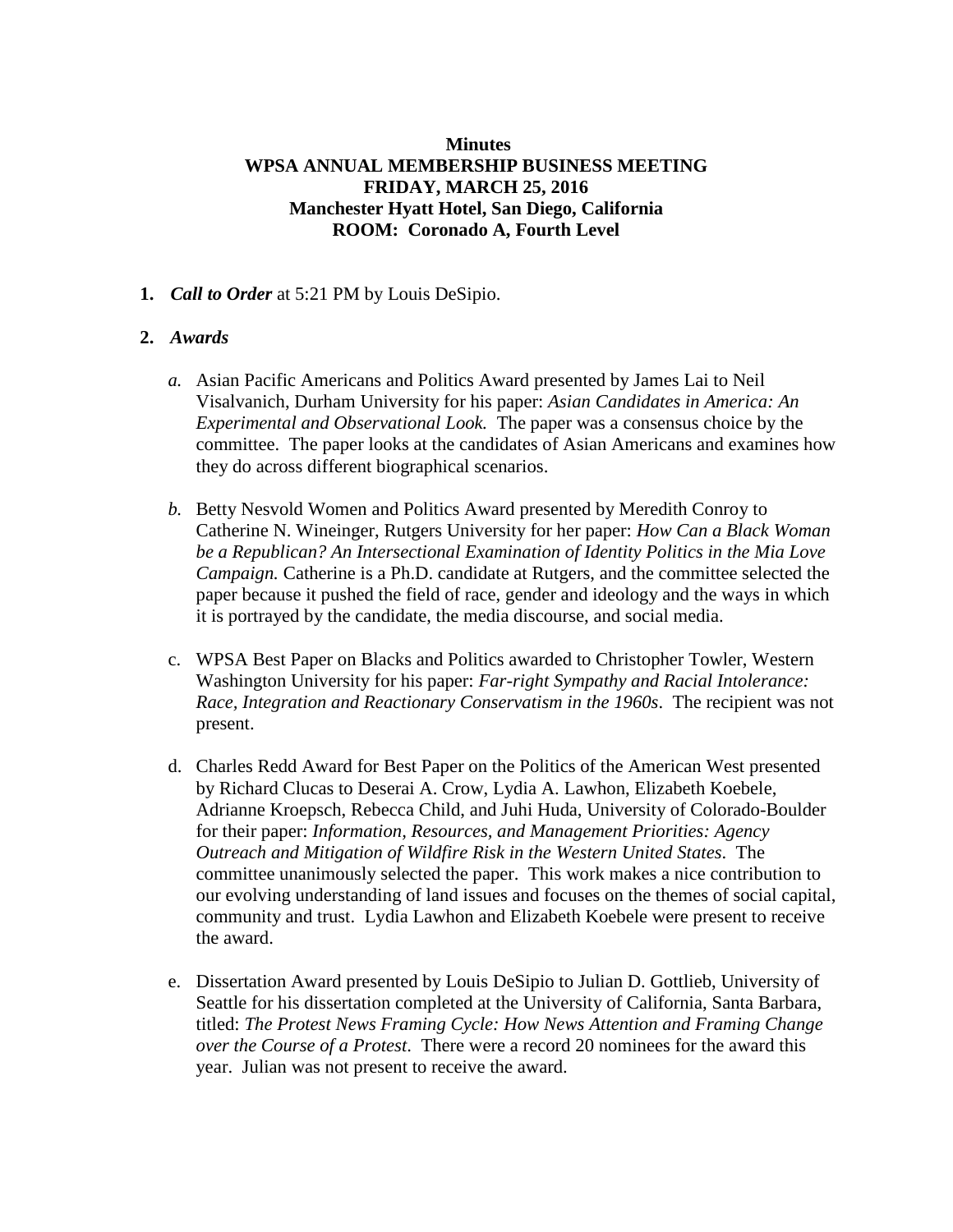- f. Best Paper on Environmental Political Theory presented by Justin Williams to Margaret E. Farrar, John Carroll University for her paper *Sustainable Places*. The committee was impressed with the array of methods that she used in the paper. She was not present to receive the award.
- g. WPSA Best Paper on Latina/Latino Politics presented by Christina Bejarano to Alex Street, Carol College, Chris Zepeda-Millan, University of California Berkeley, and Michael Jones-Correa, Cornell University for their paper *Political Effects of Having Undocumented Parents*. There were 18 papers nominated for the award. The paper used original survey data on young adult foreign-born Latinos to assess the impact of political and legal status.
- h. Pi Sigma Alpha Award presented by Richard Clucas to Christopher Holman, Nanyang Technological University for his paper *Machiavelli and the Constellative Use of History*. Christopher was not present to receive the award.
- i. PRQ Best Article Award presented by Louis DeSipio to Mirya R. Holman, Tulane University, Monica C. Schneider, Miami University and Kristin Pondel, Gfk for their December 2015 PRQ Article: *Gender Targeting in Political Advertisements*. Honorable mention was granted to Mehmet Gurses, Florida Atlantic University for his March 2015 PRQ article: *Transnational Ethnic Kin and Civil War Outcomes*. The recipients were not present.

Richard Clucas reminded the award winners that their winning papers are all eligible for expedited review at *PRQ* and encouraged recipients to submit them and take advantage of this great opportunity.

# **3.** *Reports*

a. San Diego Conference: Julie Novkov, Casey Dominguez

Julie Novkov gave the program report for San Diego. 28 substantive areas where panels were organized including two new areas (one on Critical Perspectives on Higher Education as well as one on Politics, Literature and Film), three events sponsored by the APSA, four Wednesday workshops, and 5 mini-conferences within a conference. She encouraged all to enjoy the reception and thanked everyone for the work they did at the conference.

Local arrangements team presentation by Casey Dominguez welcomed everyone to San Diego and thanked the San Diego local arrangements team and the volunteers for their work.

b. Executive Director Report: Richard Clucas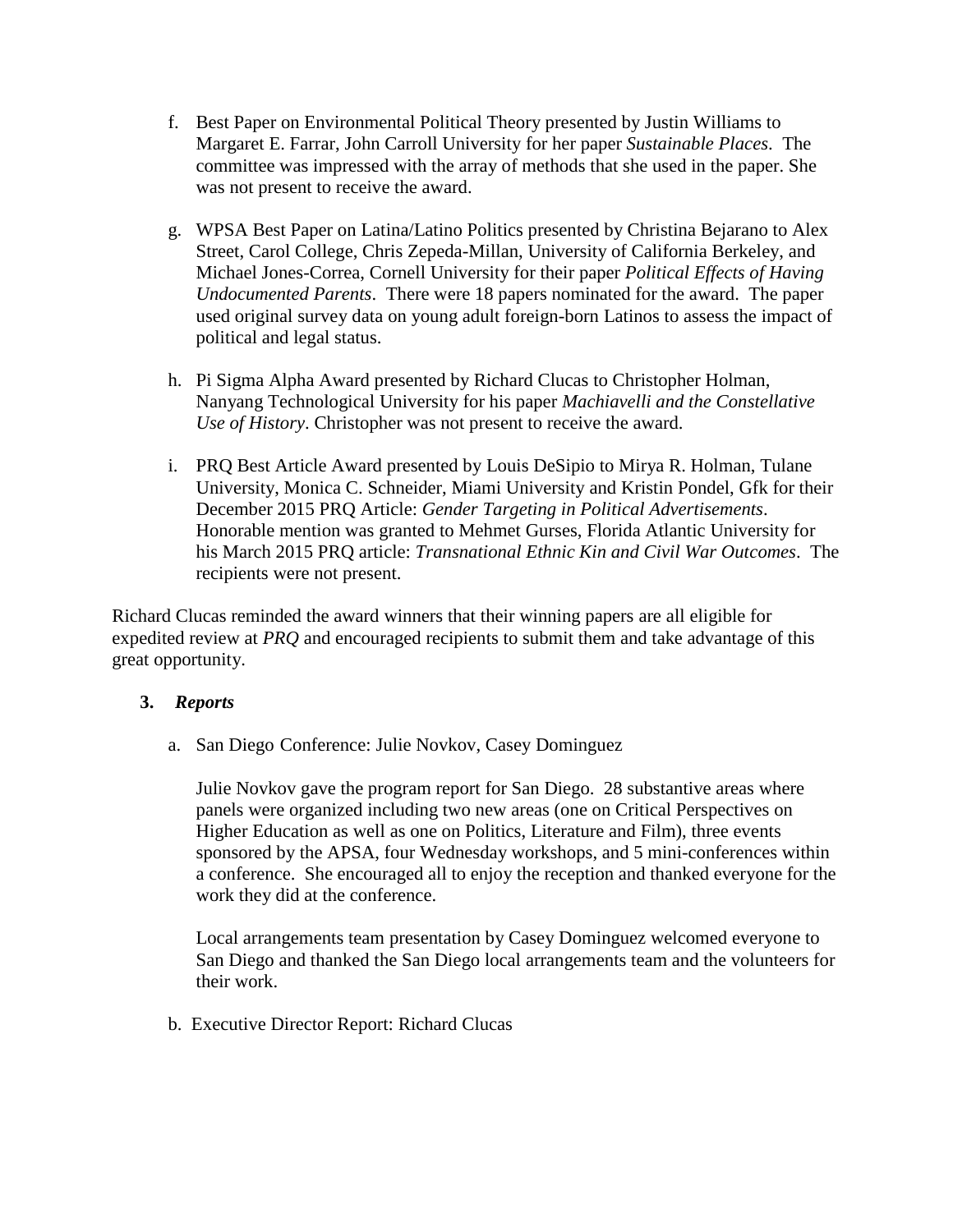Richard Clucas thanked the University of San Diego for its work and the financial support it offered while hosting the conference this year. He then noted four additional points:

1) The Association's finances continue to be strong and we are growing as an association. We are taking donations and have created two endowments.

2) Future conventions – next year's meeting has encountered some challenges as the Empress Hotel where we were scheduled to stay will be undergoing a major renovation. The renovation will cause us to lose half of our guest rooms. Therefore we are exploring the option of perhaps another hotel, splitting between two hotels, or expanding the possibility of moving to Vancouver as an option. 2018 we will be in San Francisco, 2019 in San Antonio, 2020 in Los Angeles.

3) Changes in editors – the search is underway for new editors to *PRQ*, please encourage people to apply and get the word out. The Council approved a continuation of the Purdue University-based *PGI* editorial team, some editors are new and some are returning. The *Western* Newsletter also has two new editors and are restructuring the newsletter so it is entirely online and they are working closely with the blog to get all of our internet/social media interconnected.

4) Donations – we have approximately \$9000 in donations thus far and people are encouraged to donate.

c. Treasurer Report: Michael Bowers.

We had a good convention last year, second best in terms of income. Net assets have gone up approximately \$55,000 and we have approximately \$601,000 in reserves, but that amount is necessary in case there is an emergency, like what befell APSA in New Orleans in 2012.

d. Nominating Committee Report: Pei-te Lien

Pei-te introduced the slate for the nominating committee and noted that the committee paid attention to diversity in the list of nominees.

e. *Political Research Quarterly*: Jeanette Mendez

Jeanette introduced the new co-editors of PRQ: Clarissa Hayward and James Scott. Submissions are around 400 a year, acceptance rate is around 12%. One-third of all submissions are American politics and they have been trying to do more outreach to IR and political theory. PRQ also sponsored two new roundtables at the conference about publishing in PRQ and the second on the data transparency issue. PRQ has not signed onto DA-RT and they do not have plans to sign it, because they do not want to make one particular methodological approach the standard of the discipline.